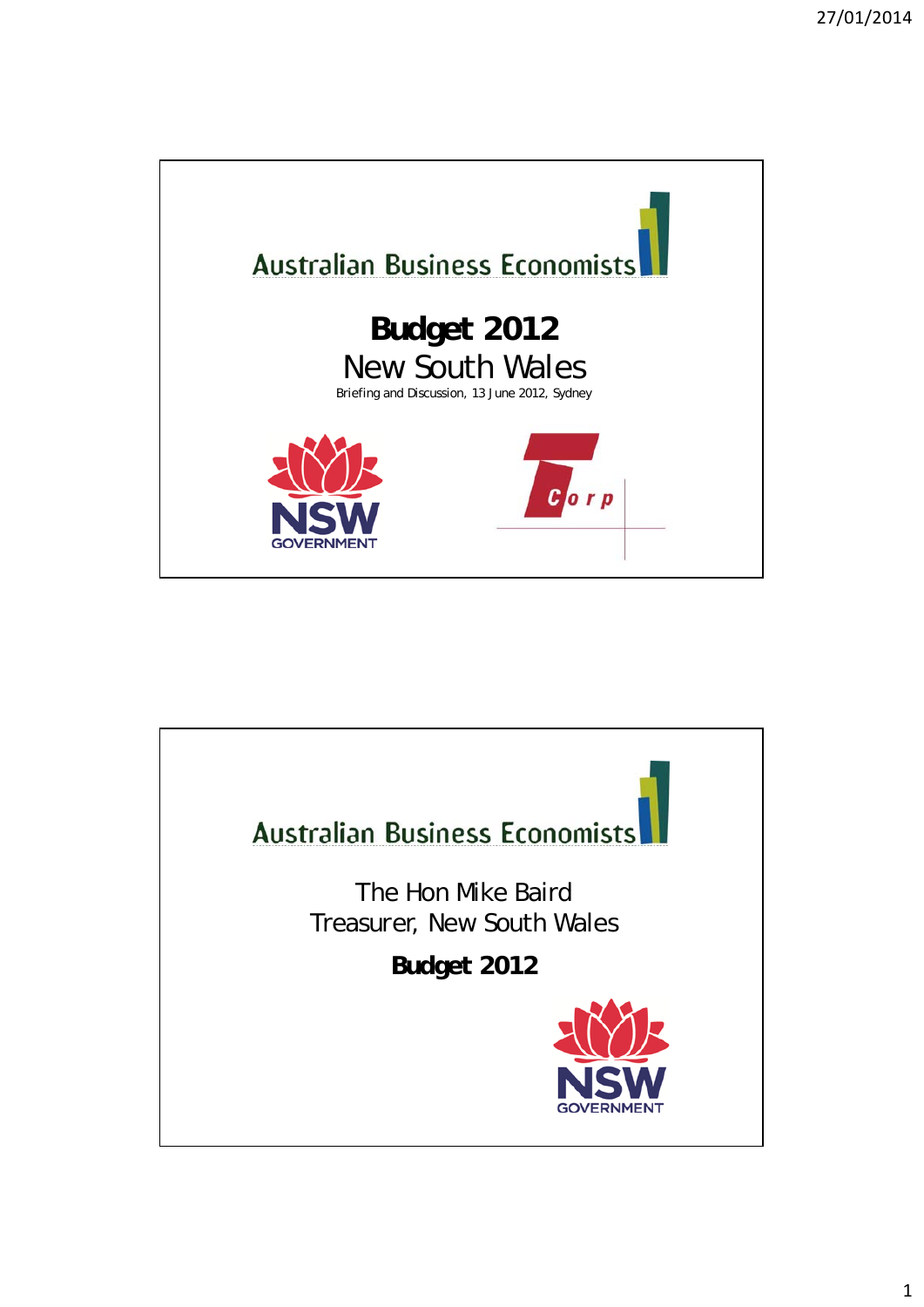

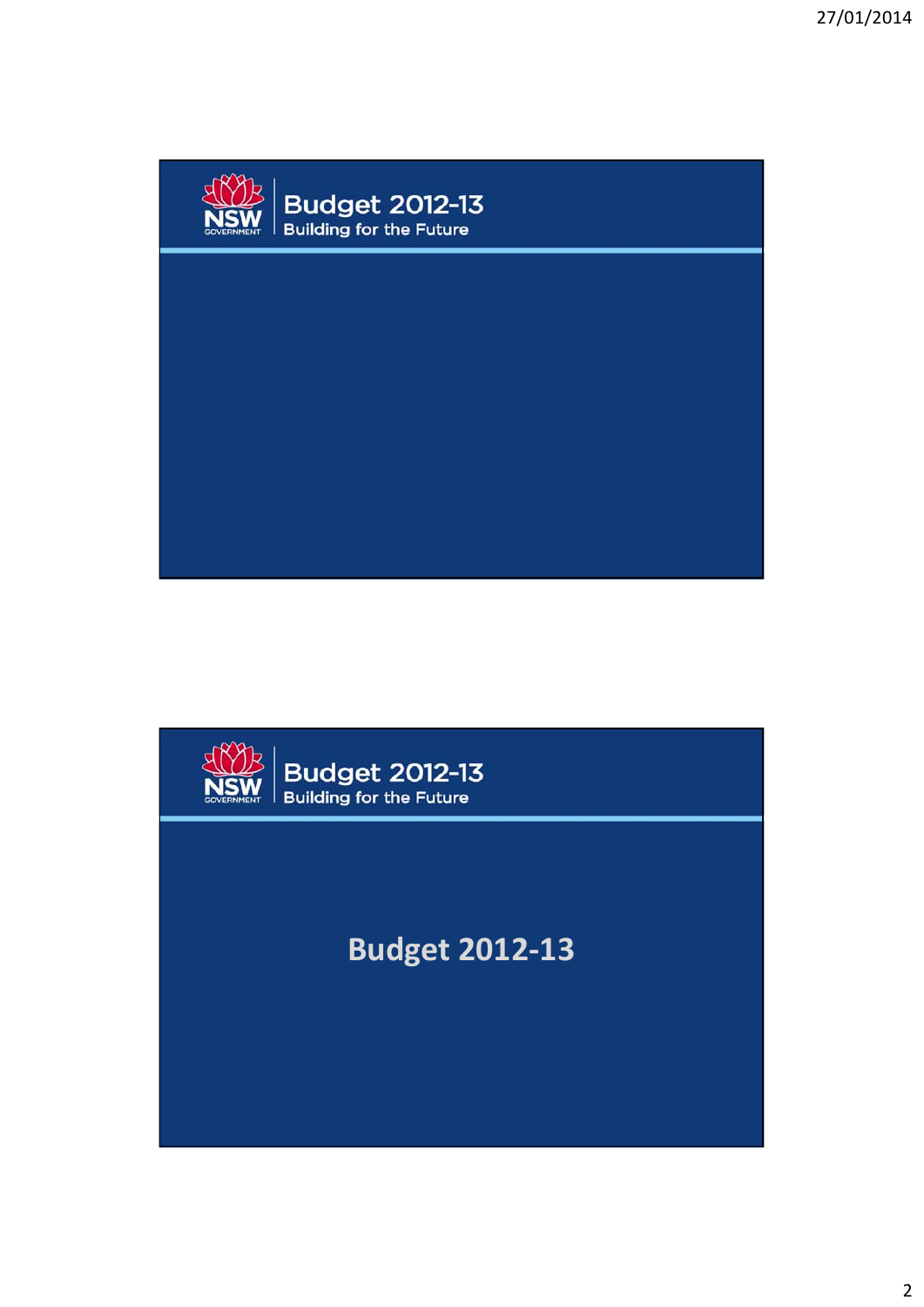

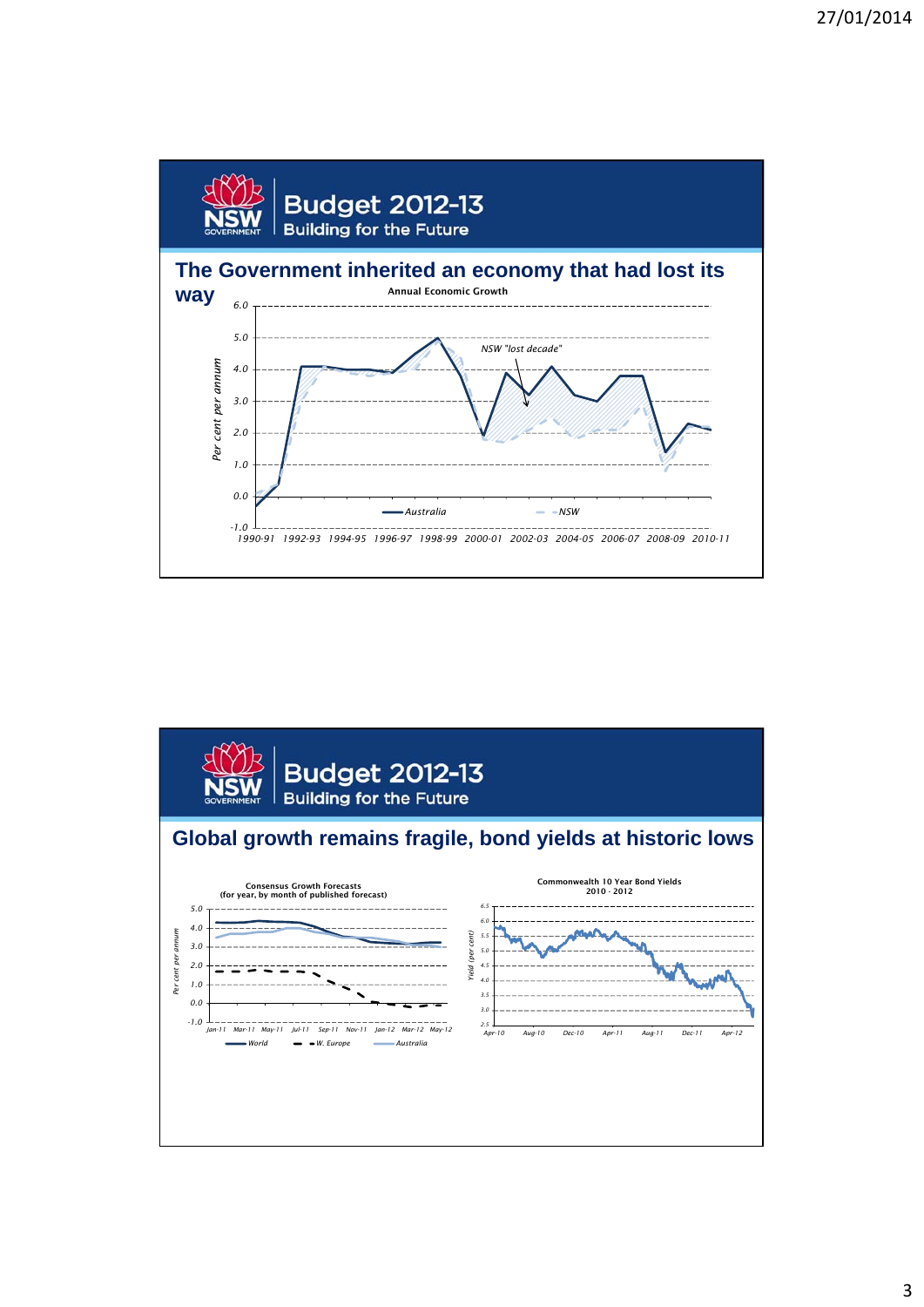

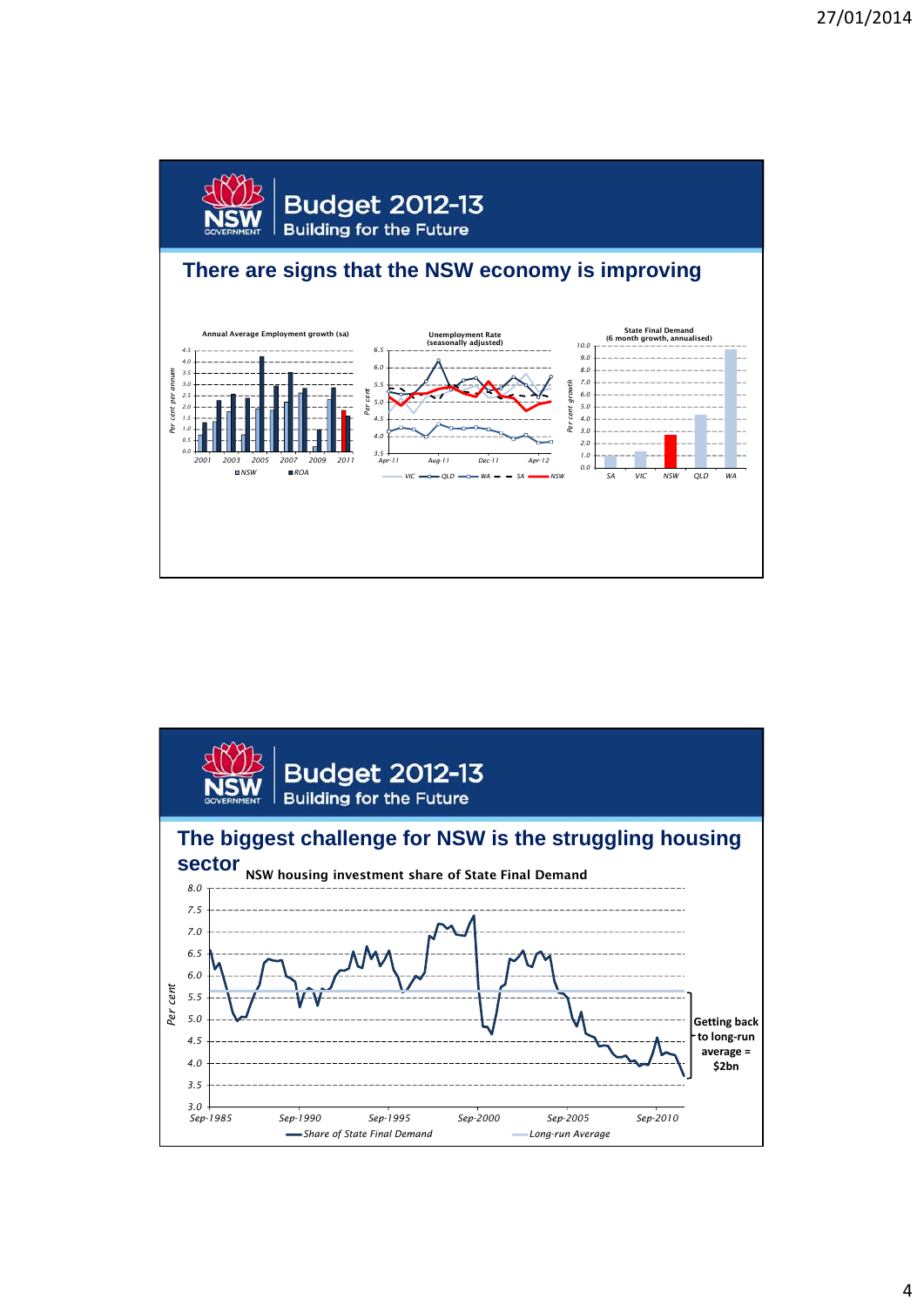

**Budget 2012-13**<br>Building for the Future

## **Stronger growth is forecast from 2012-13**

*Economic Performance and Outlook(a)*

|                          | 2010-11<br>Outco me s | $2011 - 12$<br><b>Forecasts</b> | 2012-13<br><b>Forecasts</b> | 2013-14<br><b>Forecasts</b> |
|--------------------------|-----------------------|---------------------------------|-----------------------------|-----------------------------|
| <b>New South Wales</b>   |                       |                                 |                             |                             |
| Real state final demand  | 3.1                   | $2\frac{1}{4}$                  | $2\frac{3}{4}$              | $3\frac{1}{2}$              |
| Real gross state product | 2.2                   | $1\frac{3}{4}$                  | $2\frac{1}{4}$              | 3                           |
| Emplo yme nt             | 3.1                   | $\frac{1}{2}$                   |                             | $1\frac{1}{4}$              |
| Unemployment rate (b)    | 5.1                   | 5¼                              | 5½                          | 5½                          |
| Sydney CPI (c)           | 3.8                   | $1\frac{1}{4}$                  | 3                           | $2\frac{1}{2}$              |
| Wage price index         | 3.7                   | 3½                              | 3½                          | 3½                          |

(b) Year average, per cent

(c) Through the year to June Qtr; 2012-13 forecasts include the ¾ percentage point impact of the introduction of the carbon tax

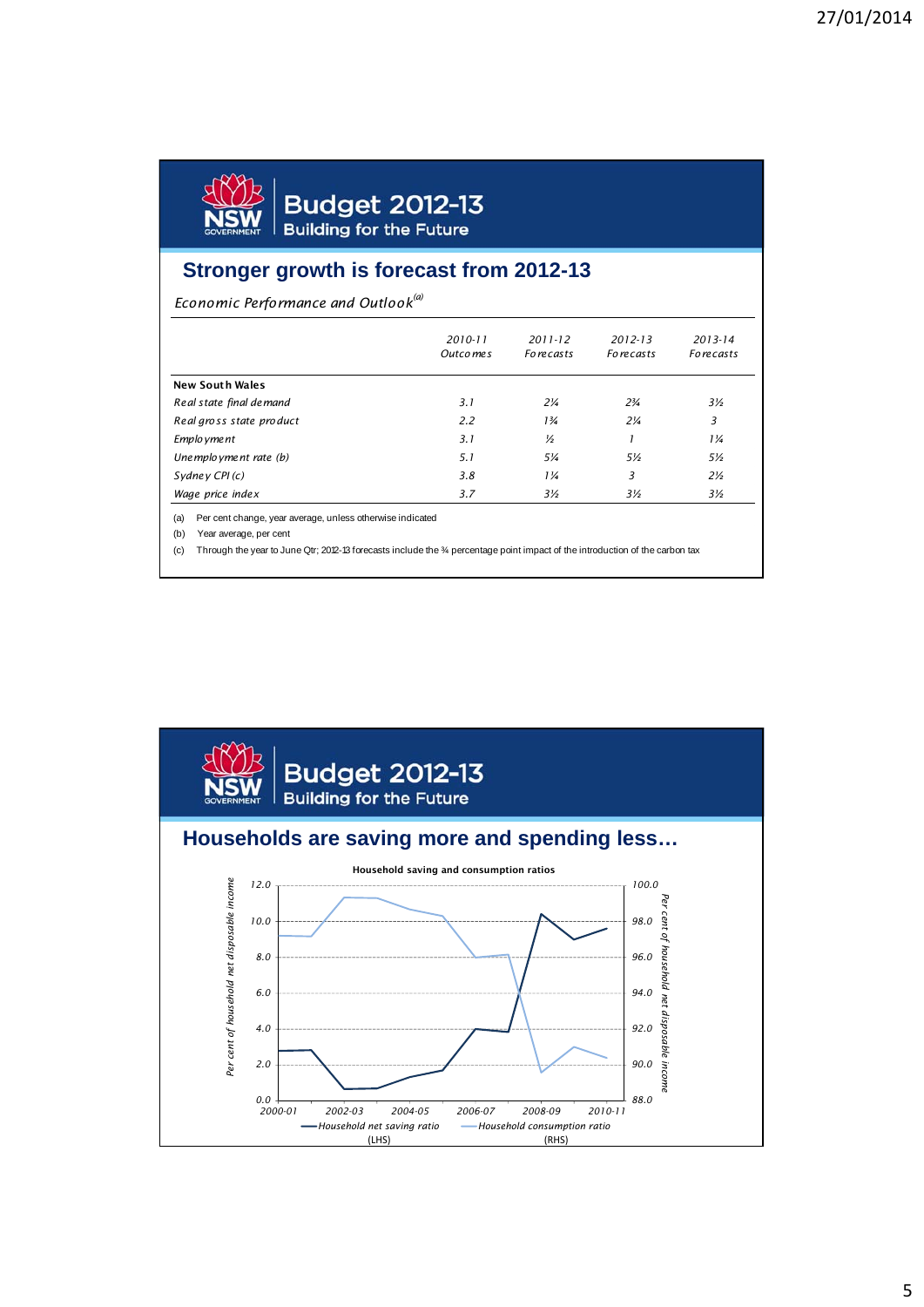

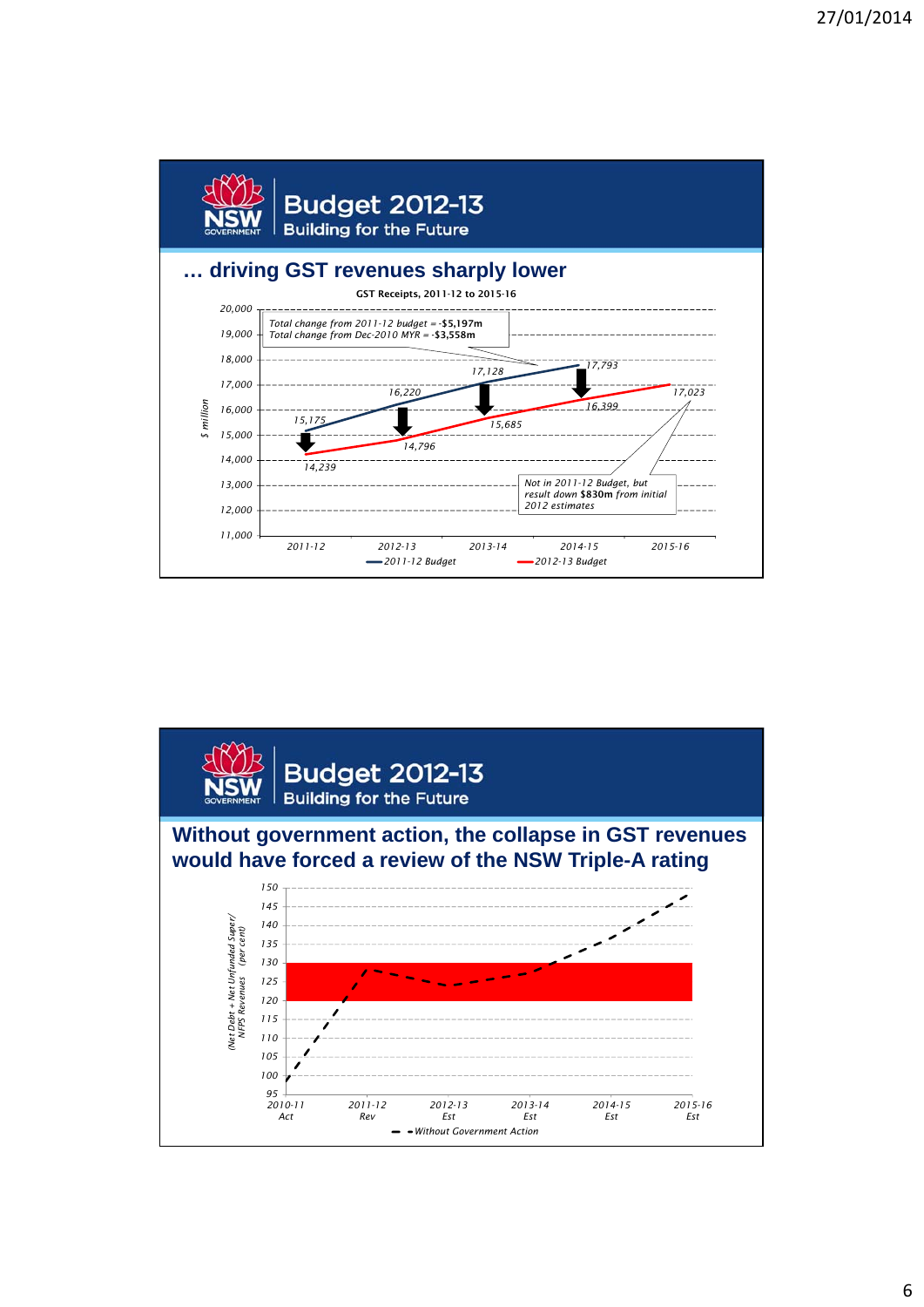

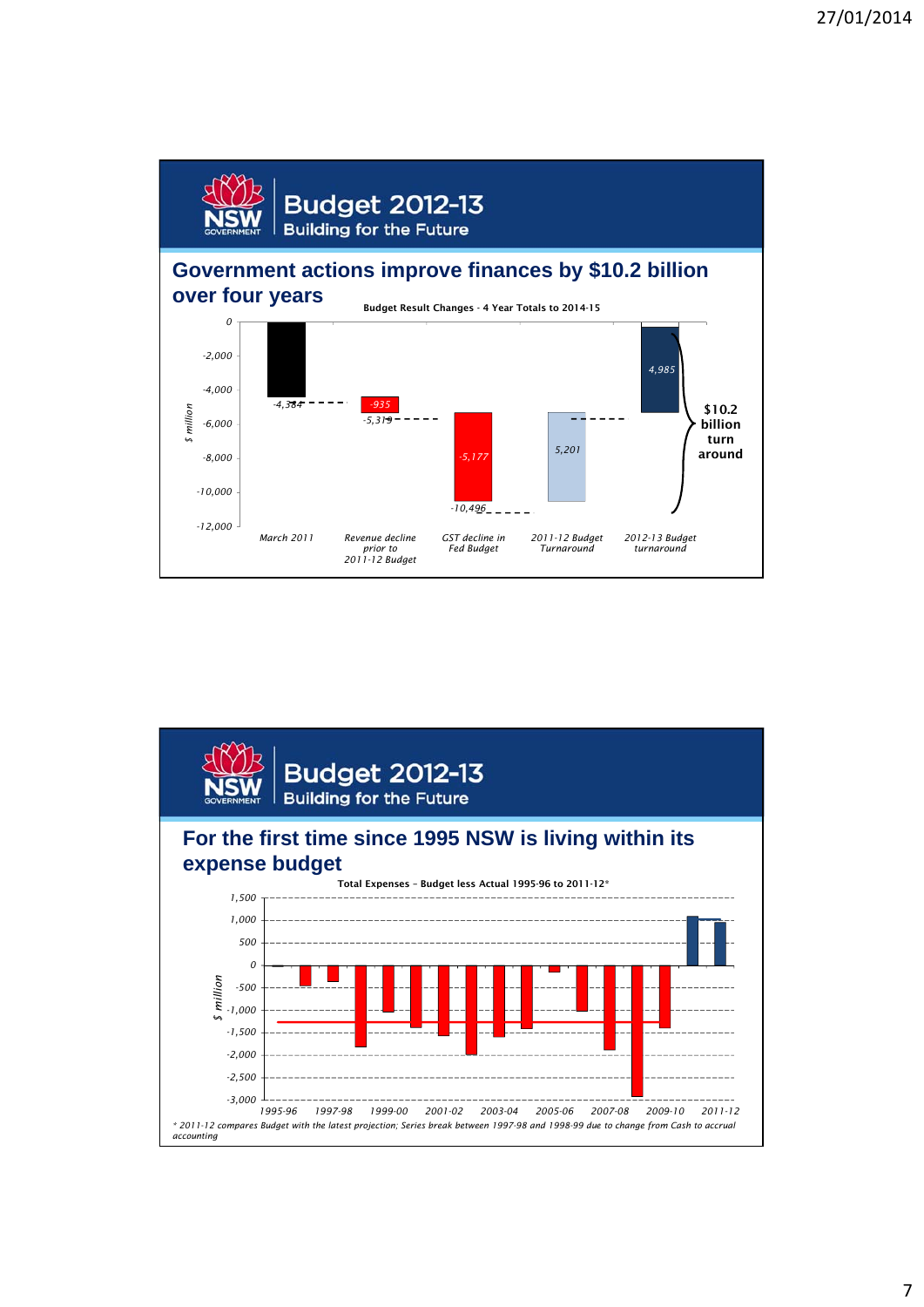

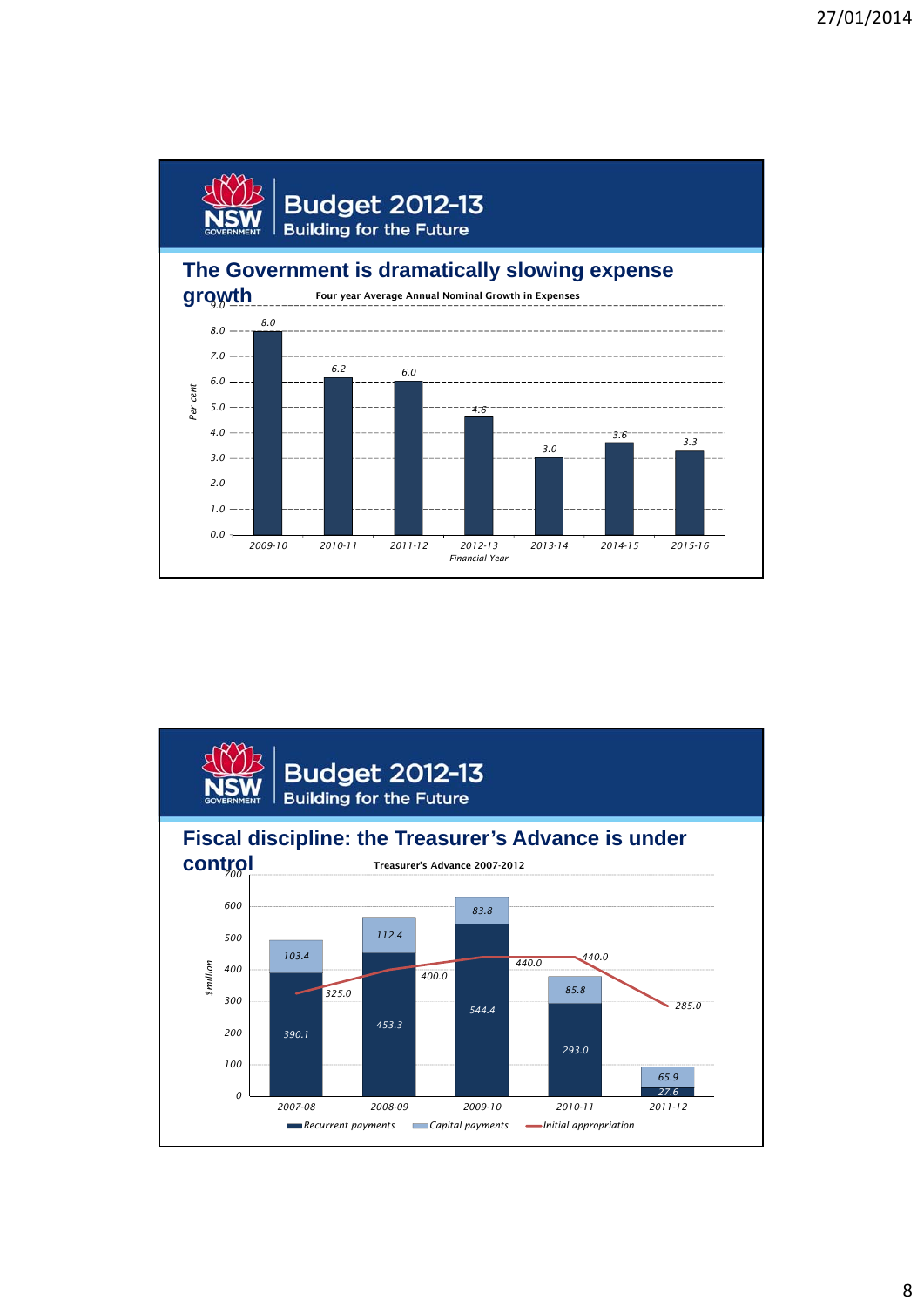

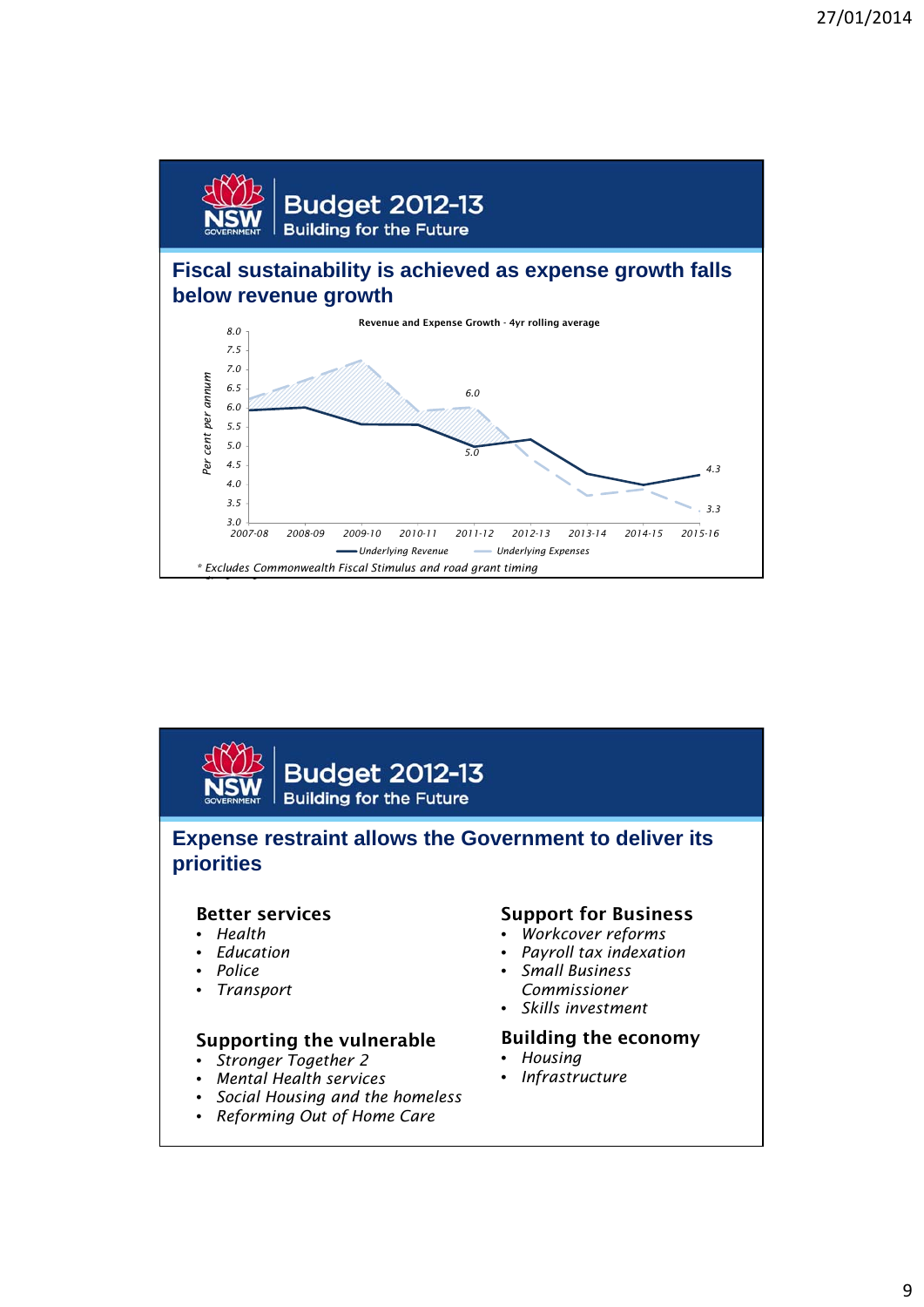

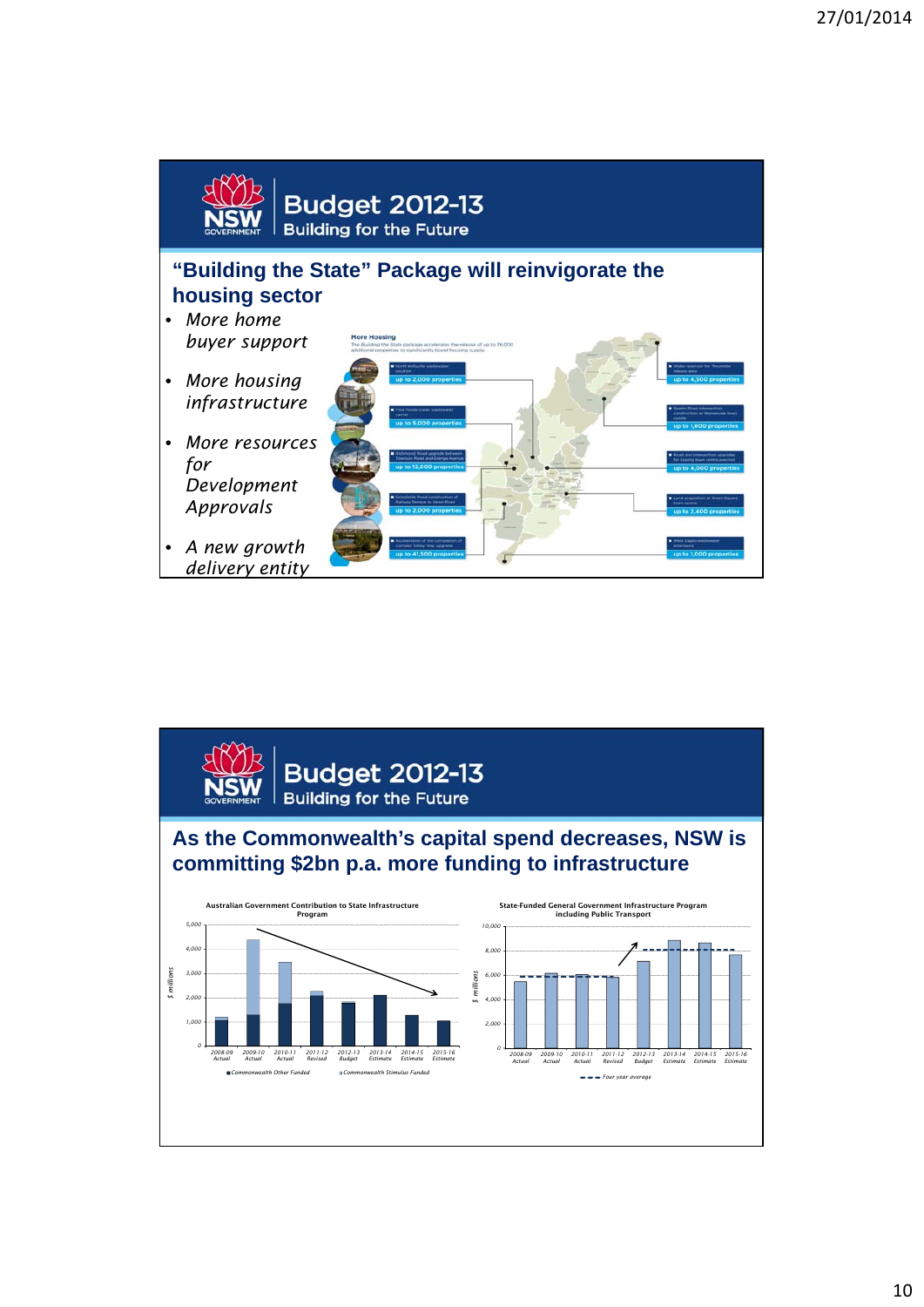